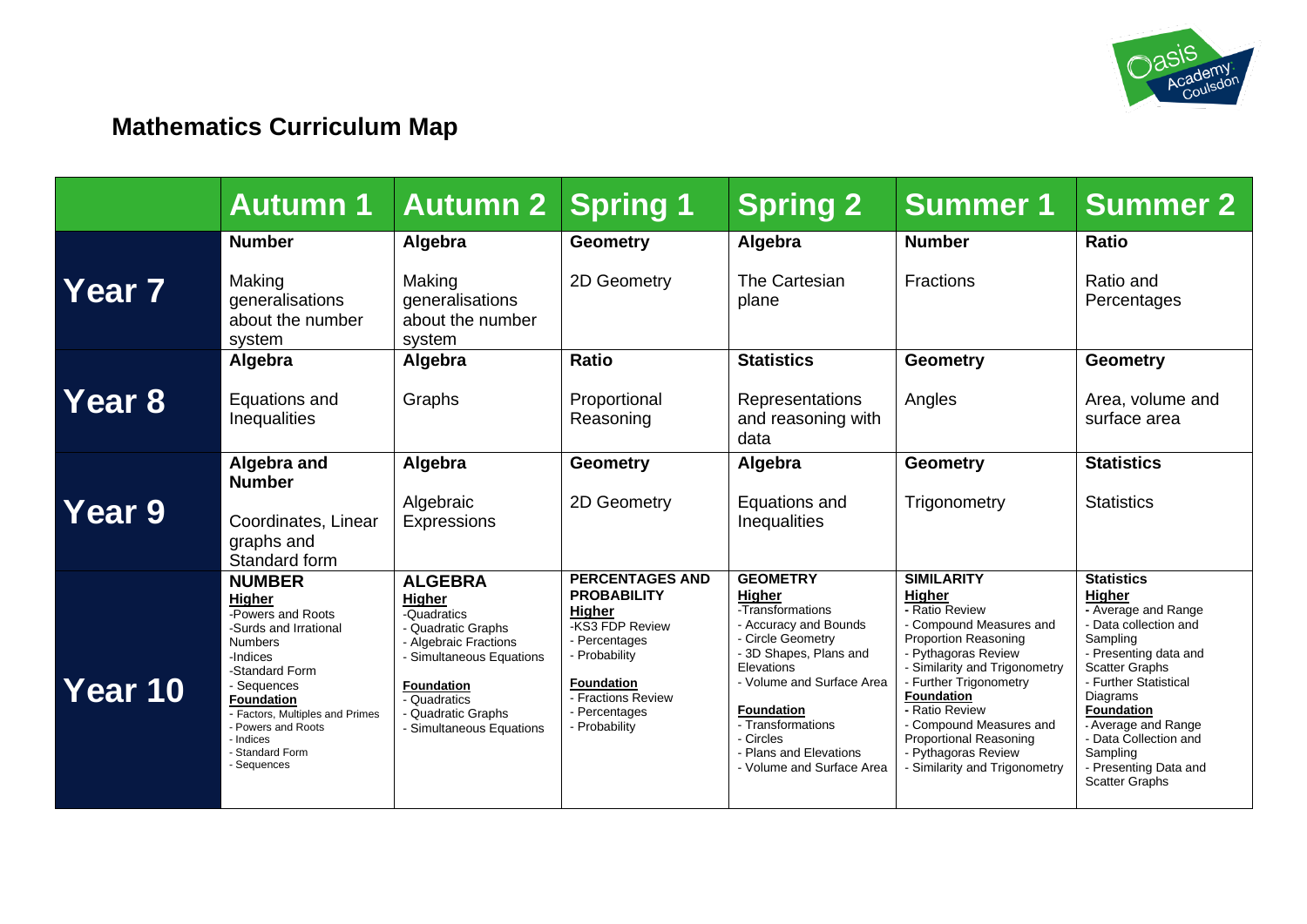

| Year 11 | Higher<br>Geometry (1)<br>Vectors<br>Circle<br>Theorems<br>Transformations<br>Algebra (1) | <b>Higher</b><br>Functions<br>Algebra (2)<br>Statistics (1)<br>Number (1)<br>Probability<br><b>Foundation</b> | Higher<br>Vectors<br>Statistics (2)<br>-<br>Ratio<br>Geometry (3)<br>-<br>Trigonometry | <b>REVISION/</b><br><b>Walking Talking</b><br><b>Mocks</b> | <b>REVISION/EXAMS</b> | <b>EXAMS</b> |
|---------|-------------------------------------------------------------------------------------------|---------------------------------------------------------------------------------------------------------------|----------------------------------------------------------------------------------------|------------------------------------------------------------|-----------------------|--------------|
|         | Foundation<br>Number (1)<br>Algebra (1)<br>Geometry (1)<br>Pythagoras<br>Theorem          | Algebra (2)<br>Geometry (2)<br>Number (2)                                                                     | <b>Foundation</b><br>Statistics<br>-<br>Probability<br>-<br>Ratio<br>Geometry (3)      |                                                            |                       |              |